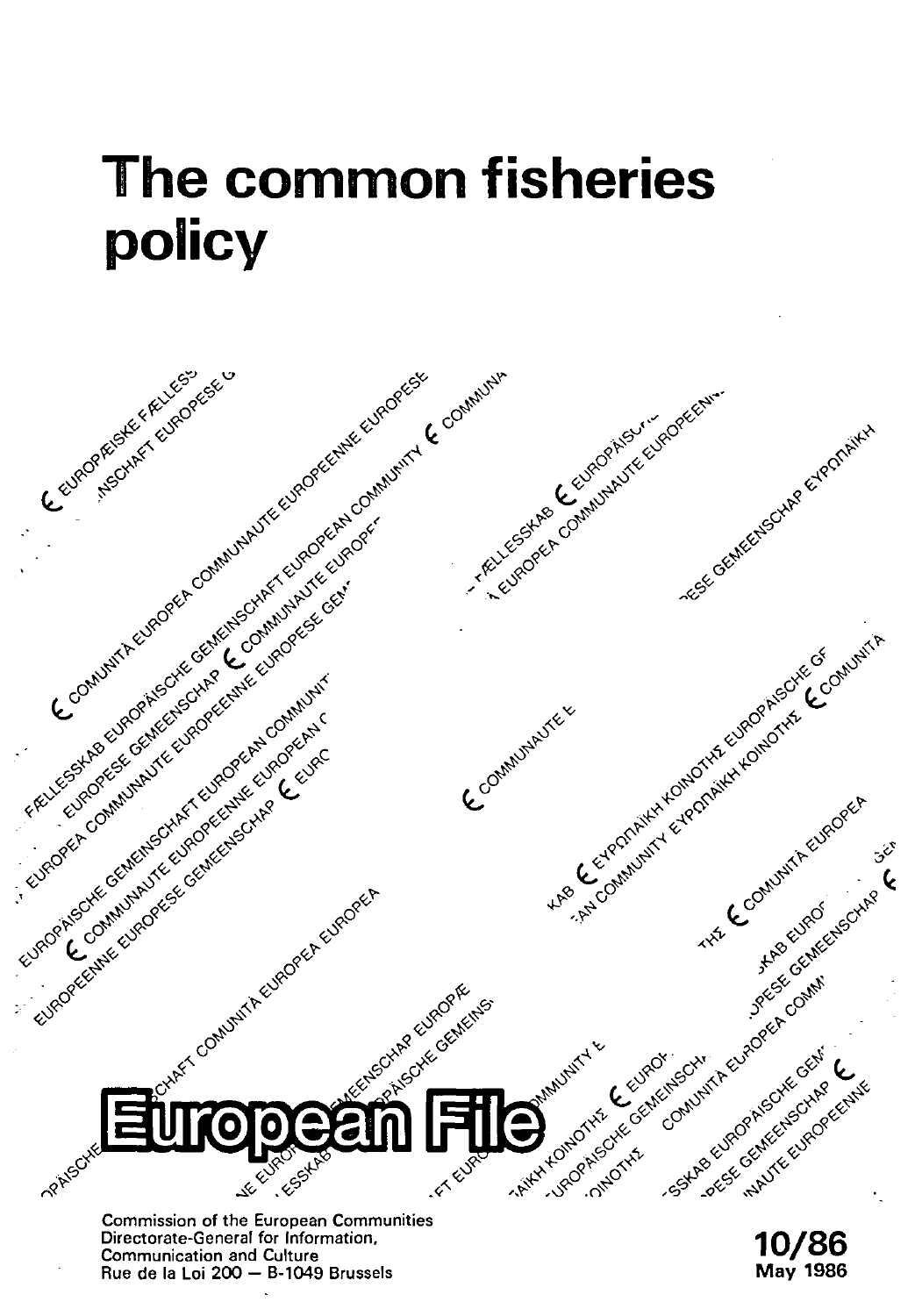Page 2 in the original is blank.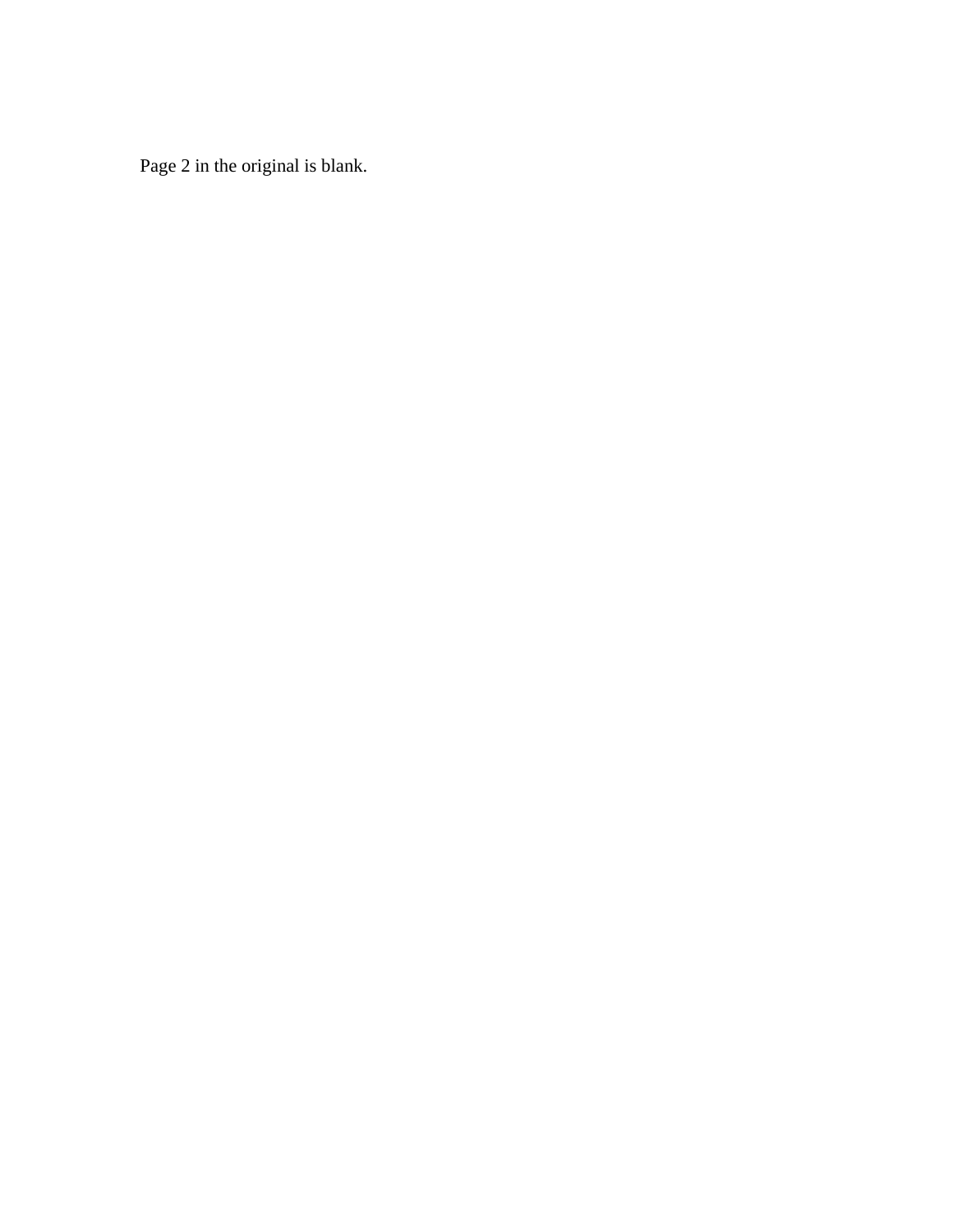**'Blue** Europe' came of age on 25 January 1983, when arrangements were **B** adopted for the management of fishing activity in Community waters. Nearly three years later, on 1 January 1986, the accession of Spain and Portugal to the European Community meant the extension to those countries of the common fisheries policy.<sup>1</sup>

## **Why a European policy?**

To answer this question, one must go back to the years immediately following the 1939-45 war. Those were 'golden years' for the fishing industry in Europe. Fish stocks were abundant, having been scarcely exploited at all during the war years, and what had hitherto been considered poor man's fare was much in demand, helping to alleviate food shortages. From that time on, fisheries products have established themselves as a food resource of some importance. The industry forms a vital part of the economy of some coastal regions.

Back in 1957, the Treaty of Rome envisaged the development of a common fisheries policy. A long gestation period was required, however, before 'Blue Europe' was born.

- $\Box$  The first decisions, covering three areas, were made by the Council of Ministers of the Community in 1970. As the European treaties forbid any national discrimination against Community citizens, the principle of free access to Community fisheries was asserted. A common market organization for fish was created, including price support mechanisms and measures to protect the Community market. Its purpose was to ensure a fair standard of living for those involved in the fishing industry, to stabilize markets and to guarantee supplies to consumers at reasonable prices. Finally, to modernize the sector and ensure equal terms of competition within it, the Community was given the task of coordinating the structural policies of Member States and supplementing them with financial intervention of its own.
- $\Box$  In 1983 'Blue Europe' had to make a new beginning, because of fundamental changes in the circumstances of the fishing industry:
	- **o** From 1975 a number of countries on the Atlantic coastline (Iceland, Norway and Canada principally) extended their exclusive fishing zones to 200 nautical miles (about 370 kilometres) from their coasts.<sup>2</sup> These limits were later to be endorsed by the new international Convention on the Law of the Sea. Without waiting for that, however, in 1977 the Community countries applied similar measures to protect their interests. They did this jointly, at

<sup>&</sup>lt;sup>1</sup> This file replaces our No 11/83.<br><sup>2</sup> I nautical mile = 1.852 kilometres. Most commercial fish species inhabit the shallow continental shelf, which does not extend more than 200 miles from the Atlantic coastline. Beyond this limit there are hardly any commercially viable species, apart from large migratory fish, such as tuna.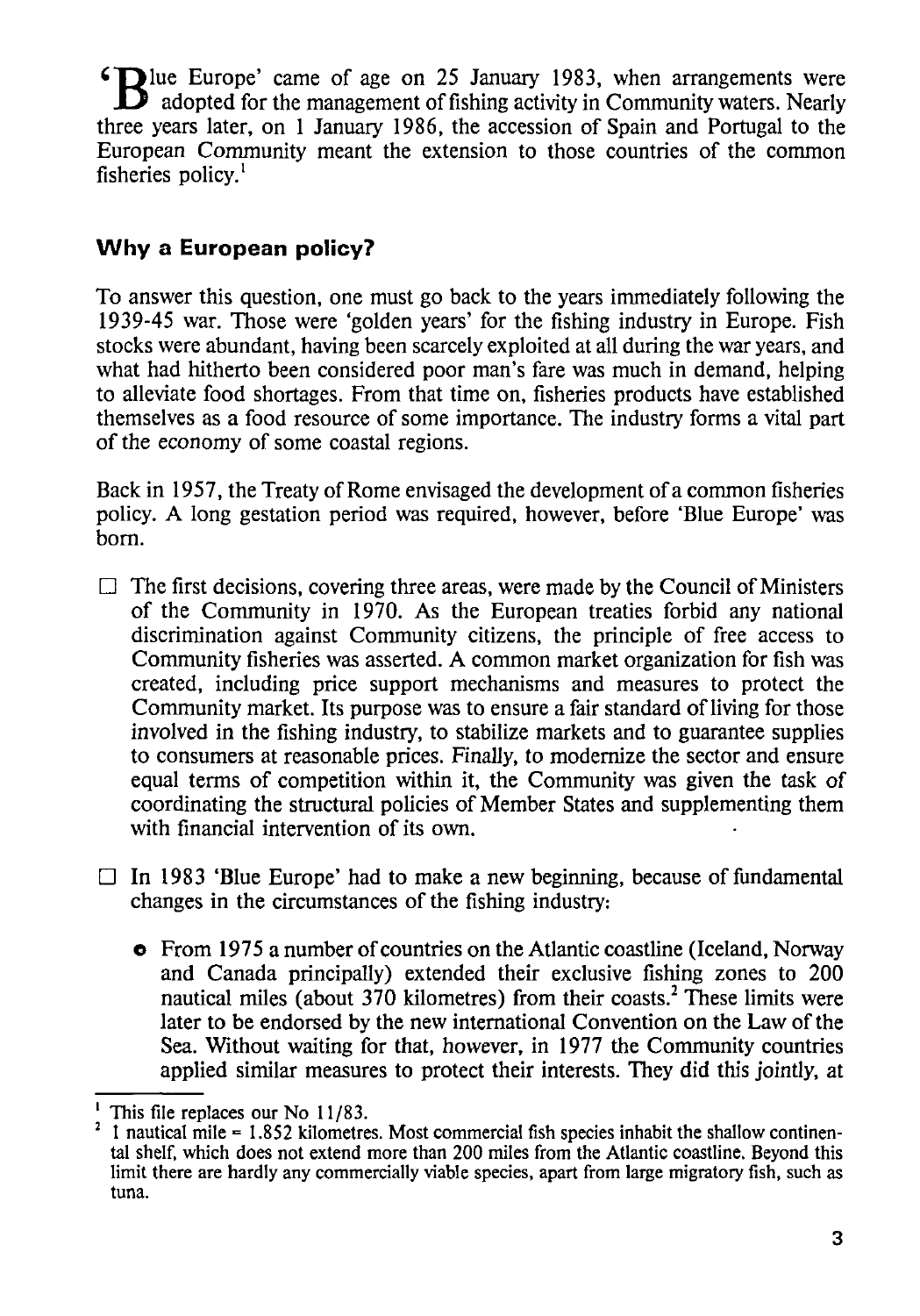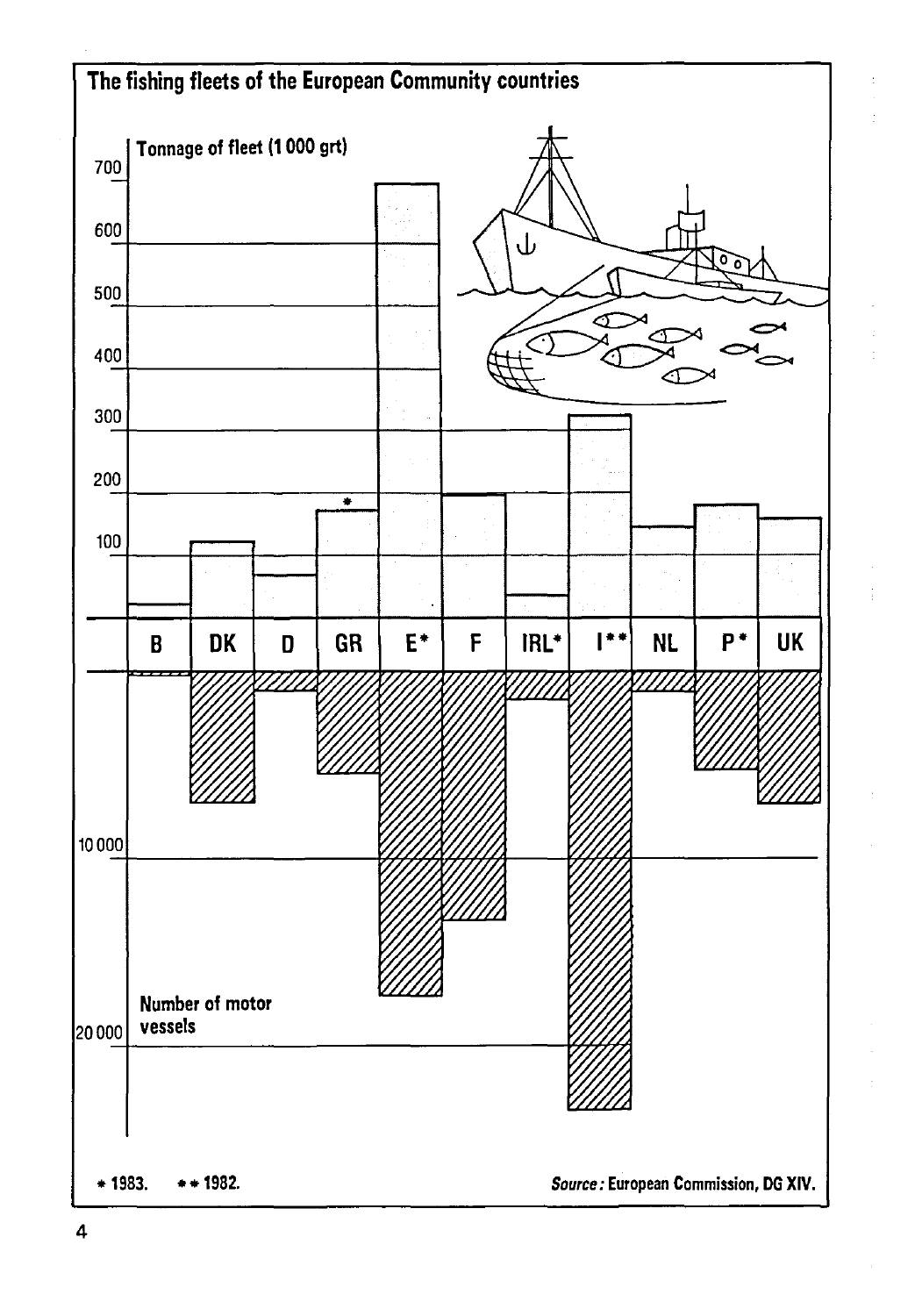Community level, because they judged the Community to be better placed to handle international negotiations and to manage, impartially and in the common interest, a vast tract of sea where waters and fish stocks alike are highly mobile.

- **o** The extension of fishing limits was closely linked to the thinning out of fish stocks, which had been observed since the early 1970s. Each country wanted to enlarge its own 'preserve', to protect it and to manage it better. The problem was particularly acute for Europe, many of whose boats had been turned out of distant but well-stocked fishing grounds. This increased the competition for catches in Europe's own fishing zone, to which not all the boats were well suited. Technical progress, when not properly controlled, also increased the risk of overfishing. So it was that in recent years herring fishing had to be suspended in Community waters.
- **o** The fishing industry had always had to cope with certain problems which stem from the nature of the industry itself: the wide variety of fish, fluctuations in catches, the perishable nature of the product, etc. Now, to guarantee stable and lasting employment for fishermen, the industry had to adapt to changed fishing grounds and to the constraints of biological conservation. The whole point of conservation is to ensure catches for the future. At the same time the fisheries sector had to cope with rising input costs and increased competition from imports from outside the Community. These imports sometimes had a competitive advantage, being able to benefit from the trend in marketing towards frozen or processed products, as well as from tariff reductions granted under various agreements with the Community.
- $\Box$  The accession of Spain and Portugal in 1986 doubled the number of fishermen in the Community (now about 260 000), and increased the tonnage of the fishing fleet by about 65% and total catches by nearly 30%. This is a new challenge for 'Blue Europe' and for the fishing industry, but one which it should be possible to meet, thanks to the precautions taken by those who negotiated the accession treaties. The negotiators' concern was twofold: to preserve what the Community had achieved to date, and to integrate Spain and Portugal smoothly into the common fisheries policy, without upsetting existing balances.

The common fisheries policy does not cost very much: the 1986 Community budget provides for only 160 million ECU<sup>1</sup> to be spent on it (about 0.5% of the total). It has four main spheres of operation: access and conservation and management of stocks; organization of the market; structural changes; international relations.

## **Access and the conservation and management of stocks**

The principle of equal treatment for Member States and their citizens, enshrined in the Treaty of Rome, is taken to mean free access to all Community waters for all Community fishermen. However:

<sup>1</sup> ECU (European currency unit) = about £0.63 or Ir. £0.71 or US \$0.92 (at exchange rates current on 10 April 1986).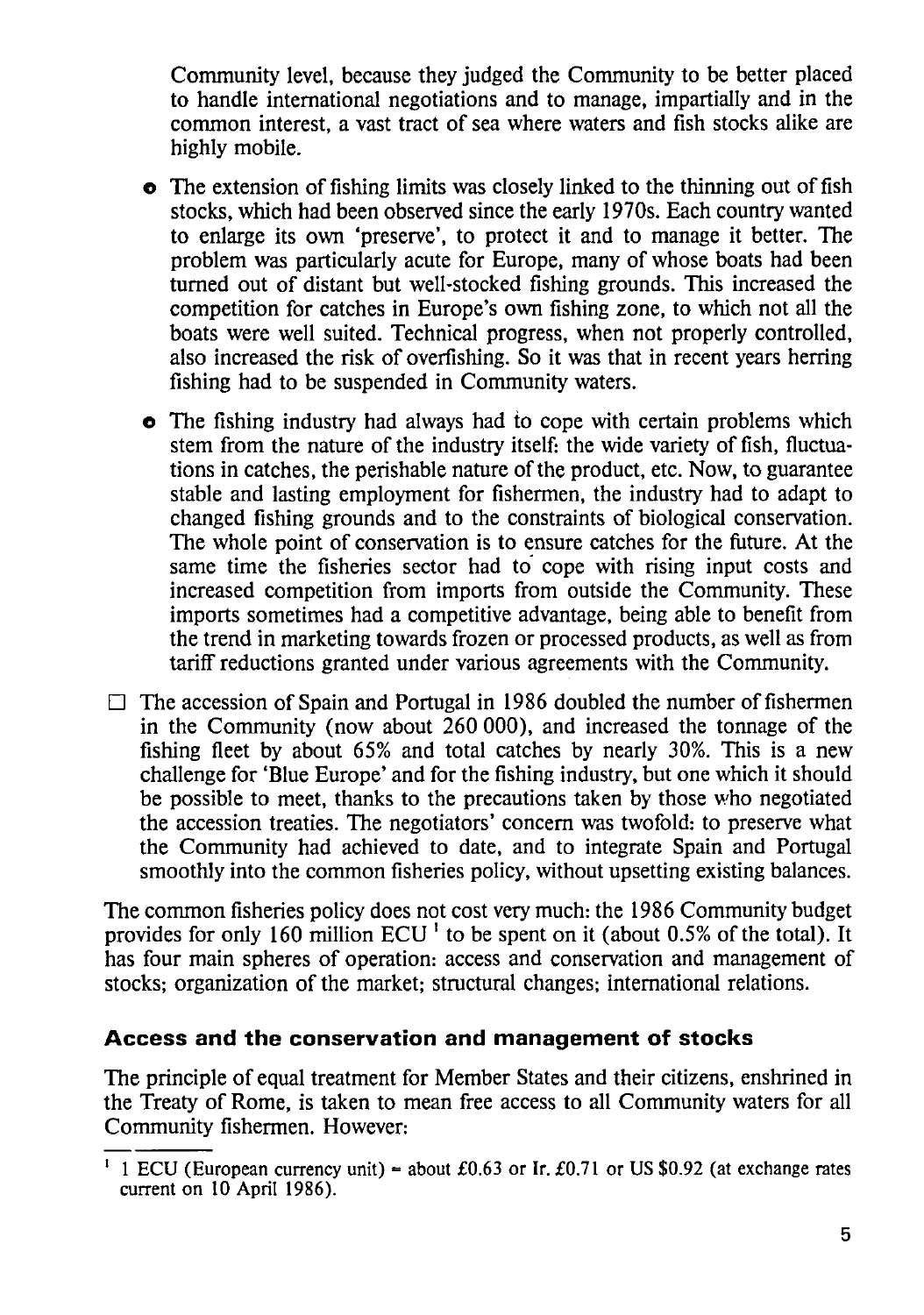$\Box$  An exception was made for Denmark, Ireland and the United Kingdom when they joined the Community in 1973, because of the size of their fishing interests. For 10 years, until 1 January 1983, Member States were allowed to reserve waters within 6 miles, and in some cases up to 12 miles, from their shores for their own fishermen. Access was to be allowed, however, to fishermen from other Member States who had traditionally fished in those zones and could thus claim 'historic rights' there.

 $\Box$  In 1977, after the extension of fishing limits in the Atlantic to 200 miles, the Community found itself suddenly in charge of a huge expanse of sea, in which competition among Member States' fishermen was intensifying. A heated debate began over the future of the protected coastal zones and the interests of inshore fishermen. Britain wanted permanent and exclusive rights for its fleet within 12 miles of its coast. Other Member States insisted on their 'historic rights'.

This argument was to create enormous difficulties for the establishment of the new common fisheries policy. The European Commission first tabled proposals in 1976, but it took until the beginning of 1983 to conclude an agreement based on the following principles:

- $\Box$  The Community fishing zone is open, in principle, to all Community fishermen. It extends 200 miles from the Atlantic and North Sea coasts.<sup>1</sup> Member States were allowed, however, to retain limits up to 12 miles from their shores, within which fishing was reserved for their own fleets and for boats from other member countries with traditional rights. In addition, beyond 12 miles, in an area north of the United Kingdom around the Orkney and Shetland Islands, fishing for potentially endangered species was made subject to a system of Community licences. The system limited fishing activity in the area to a set number of British, French, German and Belgian vessels. All these measures are to apply for 20 years, but can be reviewed after 10 years.
- $\Box$  Fish-stocks in the Atlantic (including the North Sea, the Irish Sea and the western Baltic) are to be conserved and managed by:
	- o Fixing total allowable catches (TACs). These are to be agreed annually by the Council of Ministers for all species threatened by overfishing. They will be divided into catch quotas for each interested Member State. The allocation of quotas is intended to ensure relatively stable fishing opportunities for each country's fleet, based on the following criteria: traditional fishing patterns, the special needs of the regions most dependent on fishing, and fishing rights lost in non-Community waters due to the extension of coastal limits.
	- **o** Conservation measures based on scientific advice, consisting mainly of limits on the fishing effort in certain zones, minimum mesh sizes for nets and, in

<sup>&</sup>lt;sup>1</sup> The principle of the 200-mile limit does not apply in the Mediterranean.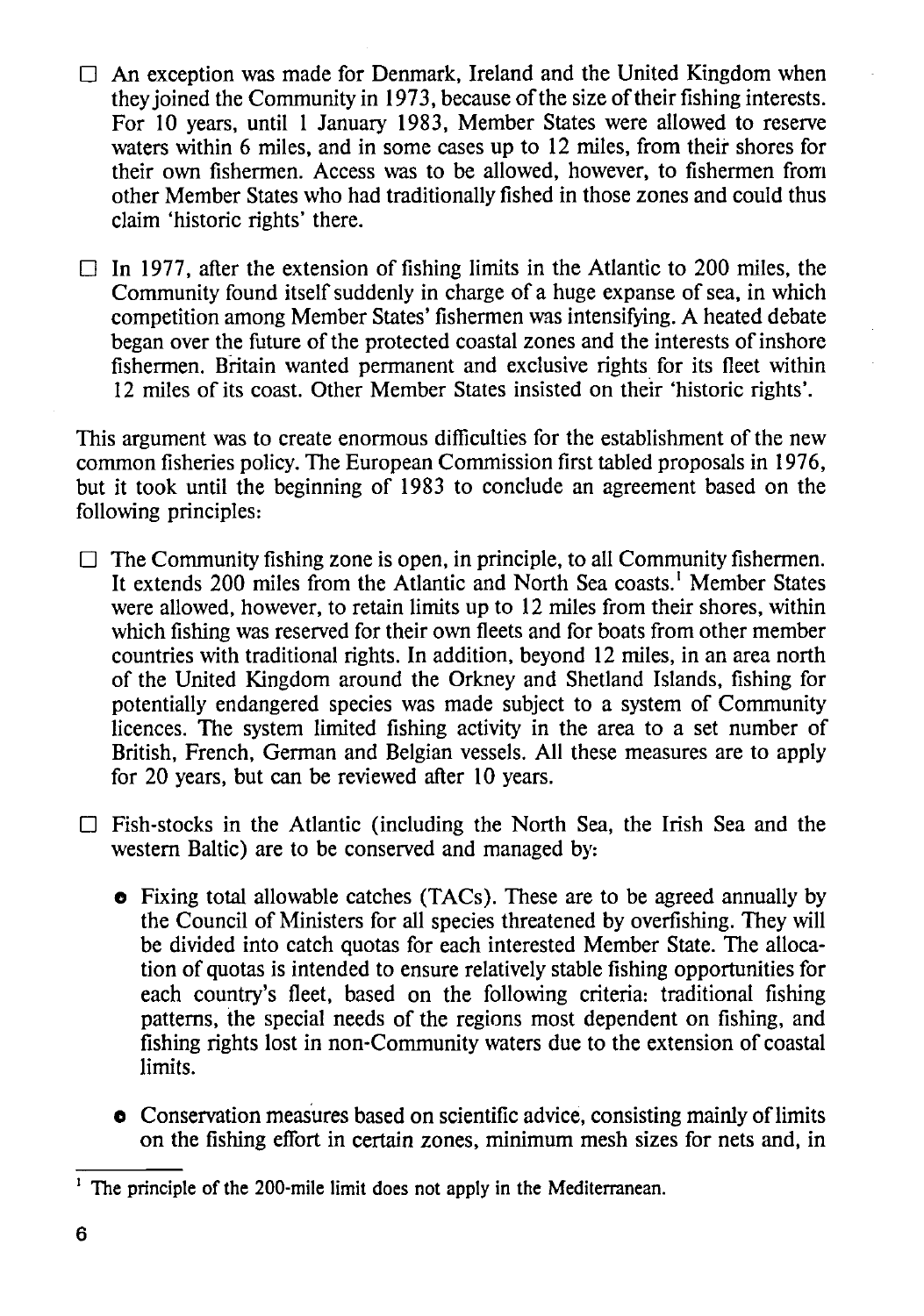certain cases, minimum sizes for fish landed. National governments will not be prevented from applying extra conservation measures of their own, but such measures must not discriminate against other Member States. The European Commission will have to be informed of them, and will be able to ask for them to be modified or stopped.

**o** Various surveillance measures: obligatory logbooks, port inspections, aerial patrols, etc. The application of these measures has been made the responsibility of the Member States, under the supervision of the European Commission which has a team of inspectors for the purpose.

More recently, with the accession of Spain and Portugal to the Community, transition rules have been made, to govern the rights that new and old Member States must afford each other until 1996. These provide for mutual access to several fishing zones, the number of which will be reviewed by 1995. There are limits on the catches permitted and on the number of boats fishing in the zones at any one time. The Community's conservation measures are also to be observed straight away by Spanish and Portuguese fishermen in the Atlantic.

#### **The organization of the market**

The common organization of the market for fish, introduced in 1970, was revised at the end of 1981. Its main provisions are:

- $\Box$  Marketing standards: fish and shellfish offered for sale must meet specifications for quality, size, weight, presentation and packing. Inspection has been stepped up over the years.
- $\Box$  Producer organizations: their members agree to apply common rules, principally on production and marketing. The organizations can avail themselves of 'starter aids' which are partially fmanced by the Community. They cannot gain a monopoly or dominant market position, but their rules can be extended to non-members, to prevent them from disrupting the market.
- $\Box$  A price system:
	- **o** Before the start of each fishing season, the Community's Council of Ministers fixes 'guide prices' for the main species. These prices are based on existing market prices and on the prospects for supply and demand, for fishermen's earnings and for the interests of consumers. Community 'withdrawal prices' are also set, at between 70% and 90% of the guide price.
	- **o** To stabilize prices, the organizations can themselves set rates below which they will not sell their members' catches. These rates can be set 10% either side of the Community withdrawal price, where one exists.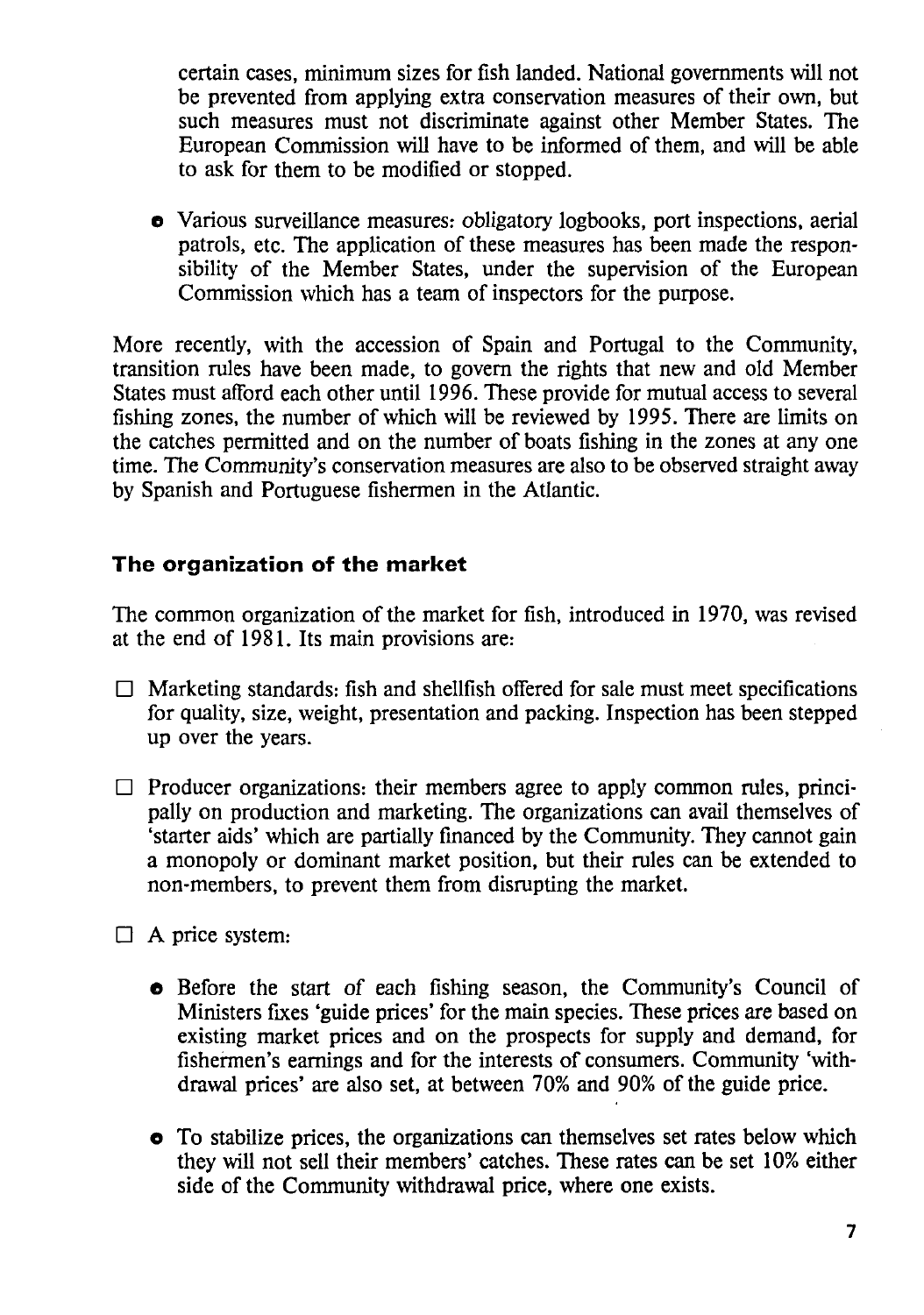- **o** Under certain conditions, fishermen are compensated for catches withdrawn from the market. For some species, this compensation is partially financed, according to set rules, by the European Agricultural Guidance and Guarantee Fund (EAGGF). However, the greater the proportion of the catch withdrawn from the market, the lower the rate of compensation. This is intended to put some of the responsibility on the fishermen, and encourage them to ensure their catches are in line with demand. In addition, conversion and storage subsidies are given for certain kinds of fish, to avoid catches having to be destroyed. There are also special arrangements for Mediterranean anchovy and sardine fishermen, salmon and lobster producers and certain tuna fishermen.
- $\Box$  An external trade policy: export of Community fish surpluses can be promoted by export refunds, which compensate for the difference between European and world prices. On the other hand, reference prices are established for abnormally low-priced imports of certain species and products. These prices are based on the Community guide, withdrawal and market prices; they enable countervailing charges to be levied on the imports, thus avoiding the need for quantitative limits. If European supplies are insufficient, customs duties on imports can be suspended, as is the case with tuna and cod.

The common market policy for fish was applied to Spain and Portugal from 1 January 1986, subject to certain transitional or adjustment arrangements to help those countries become integrated in the policy: market support for certain species of particular interest to the two new Member States; gradual alignment of anchovy and sardine prices; progressive abolition of customs duties, with a procedure for monitoring and controlling trade, during a transitional phase lasting generally for seven years.

## **Structural changes**

The particular features of the new fishing zones, the increasing scarcity of catches and the need to develop alternative forms of fishing activity, have led the Community to undertake a policy of restructuring and modernizing the fishing industry. This policy calls for a concerted effort by Member States and the Community. The Community studies national aid plans in order to avoid distortions of competition or any imprudent increase in capacity. It also co-finances investments to help European fishery undertakings to maintain or regain international competitiveness and to keep as much viable employment going as possible. In 1985 the European Commission paid out:

- $\Box$  About 6 million ECU for outright reduction of fishing capacity (through grants for every tonne of vessel scrapped) or temporary cessation of fishing.
- $\Box$  About 65 million ECU towards the construction and modernization of boats (with priority for replacement vessels and inshore fishing), as well as towards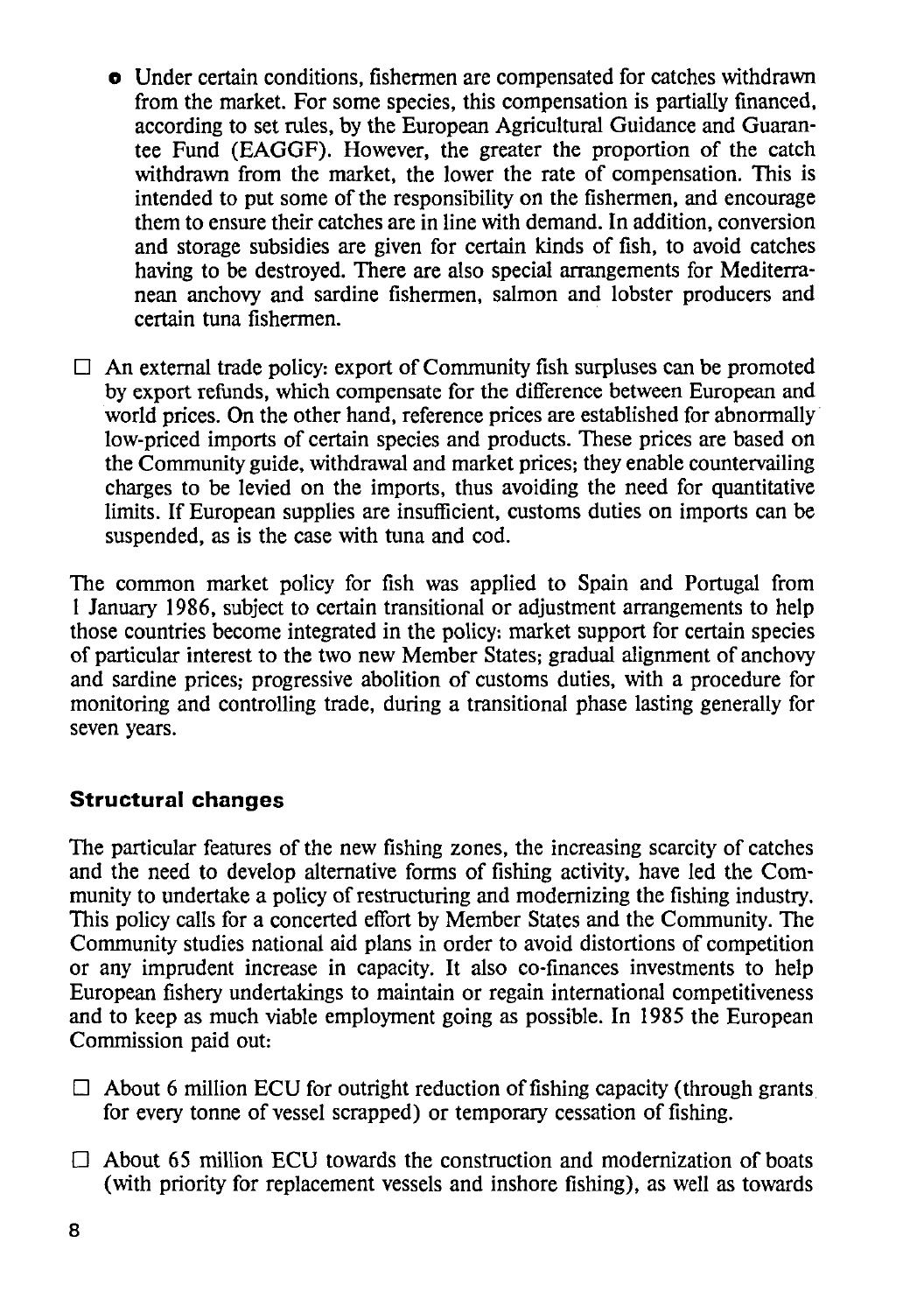aquaculture projects and the construction of artificial reefs to help restock inshore waters.

- $\Box$  About 3 million ECU for measures to reorient fishing activity. These include exploratory voyages in search of under-exploited species or new fishing grounds, and joint ventures by European trawler owners with nationals of non-Community countries, to exploit the fishery resources of those countries.
- $\Box$  About 25 million ECU to improve the processing and marketing of seafood products.

In addition, the European Social Fund supports national efforts to train fishermen or help them to qualify for alternative employment. The European Regional Development Fund (ERDF) and the European Investment Bank (EIB) give grants and loans for investments in infrastructure, such as harbours, processing installations, research centres, etc. In 1985 the EIB loaned a total of more than 15 million ECU for small and medium-sized investments to improve operating and marketing conditions in coastal areas eligible for regional aid. Community activity of this kind will increase in the coming years. The ERDF will devote 35 million ECU to the redevelopment of certain areas affected by the common fisheries policy. Furthermore, provision is made for the fisheries sector in the integrated Mediterranean programmes which the Community is starting in Greece and in the Mediterranean regions of Italy and France, to help them modernize and adapt to the new conditions of competition resulting from the accession of Spain and Portugal. At the same time, under the accession treaties the Community has undertaken to take due account of the state of the fishing industry in Spain and Portugal, and of its structural requirements.

Finally, in the field of scientific research, the European Commission has a proposal to coordinate national activities and initiate joint projects to study the management of stocks, fishing techniques, aquaculture and the processing and preserving of fish products. 27 million ECU would be allocated for these purposes between now and 1989.

### **International relations**

In 1976 Member States recognized the exclusive competence of the Community to handle international fisheries negotiations. Since then fishing agreements have been concluded with a number of third countries, the purpose being to allow Community boats to continue their traditional fishing activity or to seek access to new stocks. The European Commission has also increased its involvement in international organizations dealing with conservation and management of stocks in international waters.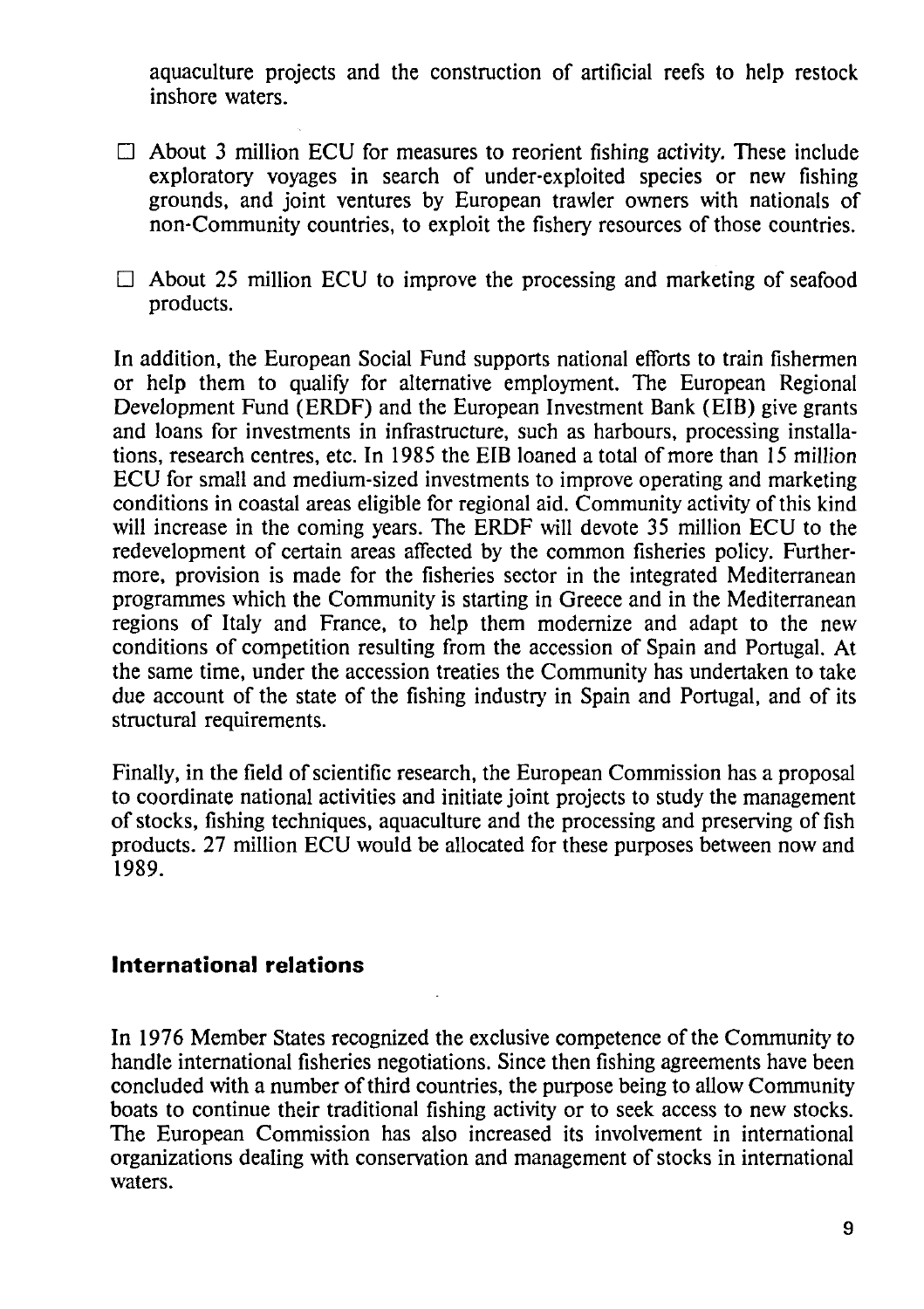- $\Box$  Bilateral agreements:
	- o The Community has concluded reciprocal agreements with third countries (Norway, Sweden, the Faeroes) in which fishing rights are granted to third country boats in exchange for similar rights for Community boats in those countries' waters.
	- o The Community has signed two agreements with the countries of North America. In one, surplus stocks not fished by United States boats are shared out among third countries on the basis of their traditional fishing activities. The agreement with Canada allows Community boats to fish in Canadian waters, in return for tariff reductions on certain quantities of Canadian fish exports to the Community.
	- o Finally, the Community has negotiated a third type of agreement, with developing countries such as Guinea, Guinea-Bissau, Equatorial Guinea, Madagascar, Sao Tome and Principe, Senegal and the Seychelles. In exchange for fishing rights the Community gives these countries financial compensation, contributions to scientific programmes and study and training grants to benefit their fishery sector. An agreement providing for financial compensation has also been concluded with Greenland, after its withdrawal from the Community at the beginning of 1985.

These agreements are the subject of new negotiations, so that Spain and Portugal can benefit from them. Since Spain and Portugal became Member States, fishing agreements between them and third countries are looked after by the Community. They are being integrated into the Community's network of international fishing agreements.

 $\Box$  Multilateral relations: outside the 200-mile national economic zones, the sea is free. The Law of the Sea Convention has proclaimed it part of the heritage of all mankind. A whole range of international organizations has been set up to try to regulate the management and conservation of marine. resources. The Community is a full member of some of these, which means that individual Member States do not belong to the organizations separately: the European Commission represents them. This applies to the Baltic Convention, the North West Atlantic and North East Atlantic Fisheries Organizations, the North Atlantic Convention on Salmon Conservation and the Convention on the Conservation of Living Resources in the Antarctic. A similar arrangement should soon apply for the International Convention on South East Atlantic Fisheries. Finally, the Community participates as an observer in the work of the International Whaling Commission, and of a number of fisheries committees of the Food and Agriculture Organization of the United Nations (FAO): the General Council of Mediterranean Fisheries, the Committees on East-Central and West-Central Atlantic Fisheries, etc. In the overall framework of its relations with the FAO, the Community is considering a change in its status on those committees  $\Box$